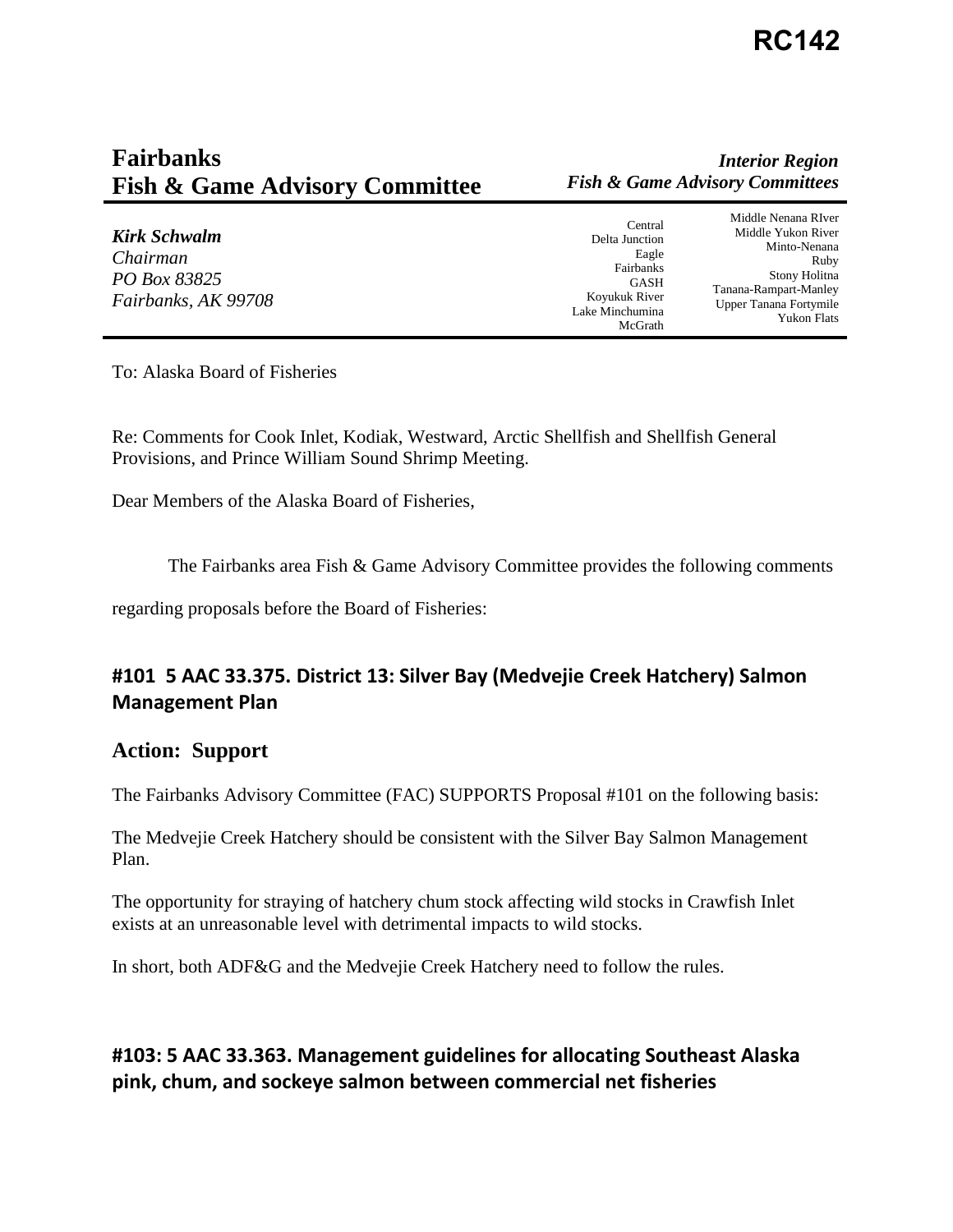Modify net gear allocation guidelines to further consider potential effect of hatchery-produced salmon on wild-stock salmon and wild-stock salmon management, as follows:

## **Action: Support**

The Fairbanks Advisory Committee (FAC) SUPPORTS Proposal #103 on the following basis:

"Effective fishery management outcomes should be consistent with regulations, regulations should be consistent with statutes, implementation can effectively carry out the purpose... of objectives, strategies, guiding principles, and policies established in harvest management plans. 5 AAC 39.222 (c)(3)(F) Sustainable Salmon Fisheries Policy Sustainable Fisheries"

## **#110: 5 AAC 33.331. Gillnet specifications and operations Require reporting and recovery of lost drift gillnet gear in Southeastern Alaska**

### **Action: Support**

The Fairbanks Advisory Committee (FAC) SUPPORTS Proposal #110 on the following basis:

To make consistent with other commercial fishing areas in the State.

Lost gear leads to "ghost fishing" and is highly detrimental to all marine species as well as to other fishing gear. If gear is reported immediately lost, there is a chance of recovery without too much damage.

This is a basic conservation issue.

We also concur with the requirement to have a permit number on at least one of the net corks.

## **PROPOSAL 282: 5 AAC 09.365. South Unimak and Shumagin Islands June Salmon Management Plan and 5 AAC 09.366. Post-June Salmon Management Plan for the South Alaska Peninsula.**

### **Action: Support**

The Fairbanks Advisory Committee (FAC) SUPPORTS Proposal #282 on the following basis:

"In each of the last four years (2018-2021) the Chignik River early-run sockeye salmon escapement goal range has not been met (Table 1).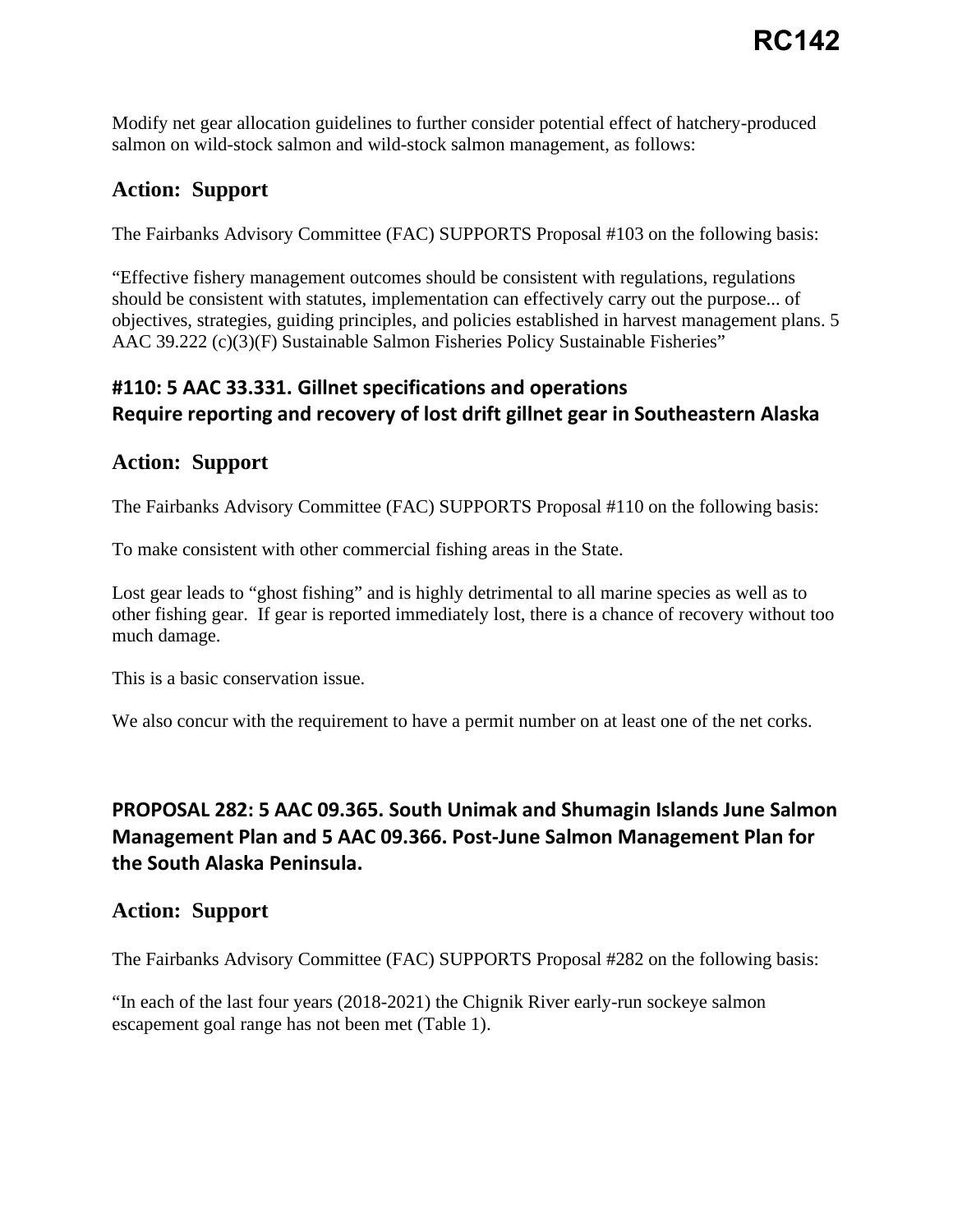Based on Western Alaska Salmon Stock Identification Program data, sockeye salmon bound for the Chignik River are harvested in the Shumagin Islands Section and Dolgoi Islands Area (identified in 5 AAC 09.365(f) from mid-June through late July.

Under current regulations fishing time in the Shumagin Islands Section and Dolgoi Islands Area is not based on sockeye salmon escapement to the Chignik River. This proposal links fishing time in the Shumagin Islands and Dolgoi Islands Area to sockeye salmon escapement to the Chignik River."

### **PROPOSAL 283**: **5 AAC 21.359. Kenai River Late-Run King Salmon Management Plan Action: Oppose**

The Fairbanks Advisory Committee (FAC) OPPOSES Proposal #283 on the following basis:

- 1) Proposal #283 will effectively *lower* the current OEG king salmon minimum escapement of 15,000 to 13,500 as a trigger to allow additional set gillnet commercial opportunity. In a time of continued low abundance of Chinook salmon, this is a bad precedence. *Conservation of kings (Chinook) is critical and paramount and no king conservation goals should be lowered anywhere in the state.*
- 2) The Board of Fish "paired restriction" management plan for Kenai River late runs has only been in place a short time (2017). This management plan went through an extensive Board of Fish vetting and public review process.
	- a. Current regulations: Both the *Kenai River Late-Run Sockeye Salmon Management Plan* (5 AAC 21.360; KRLSMP) and the *Kasilof River Sockeye Salmon Management Plan* (5 AAC 21.21.365; KRSMP) contain provisions to manage sockeye salmon based on sockeye salmon abundance that are specifically preempted by the KRLKSMP when preseason or in-season Kenai River king salmon abundance is low. This regulatory management framework is commonly known as "paired restrictions".
	- b. Further: ADF&G staff comments are detailed. The Department has taken a neutral position as they consider this an allocative issue before the BOF, but they do emphasize that it will negatively affect the current "paired restriction" and there are many complexities and unforeseen consequences. The Department notes: "This would impact the current paired restriction regulatory framework and allow ESSN openings at king salmon abundance levels that close the sport and personal use fisheries to retention of king salmon."<sup>1</sup>
- 3) This proposal is out of cycle (2024) and it is not an urgent issue. While there was an unexpected high number of Kenai River late run sockeye in 2021, the forecast for Kenai

<span id="page-2-0"></span><sup>&</sup>lt;sup>1</sup> RC 2 ADF&G Staff Comments on Commercial, Personal Use, Sport and Subsistence Regulatory Proposals Committee of the Whole Groups 1-3 for Statewide Board of Fisheries meeting March 24th, 2022